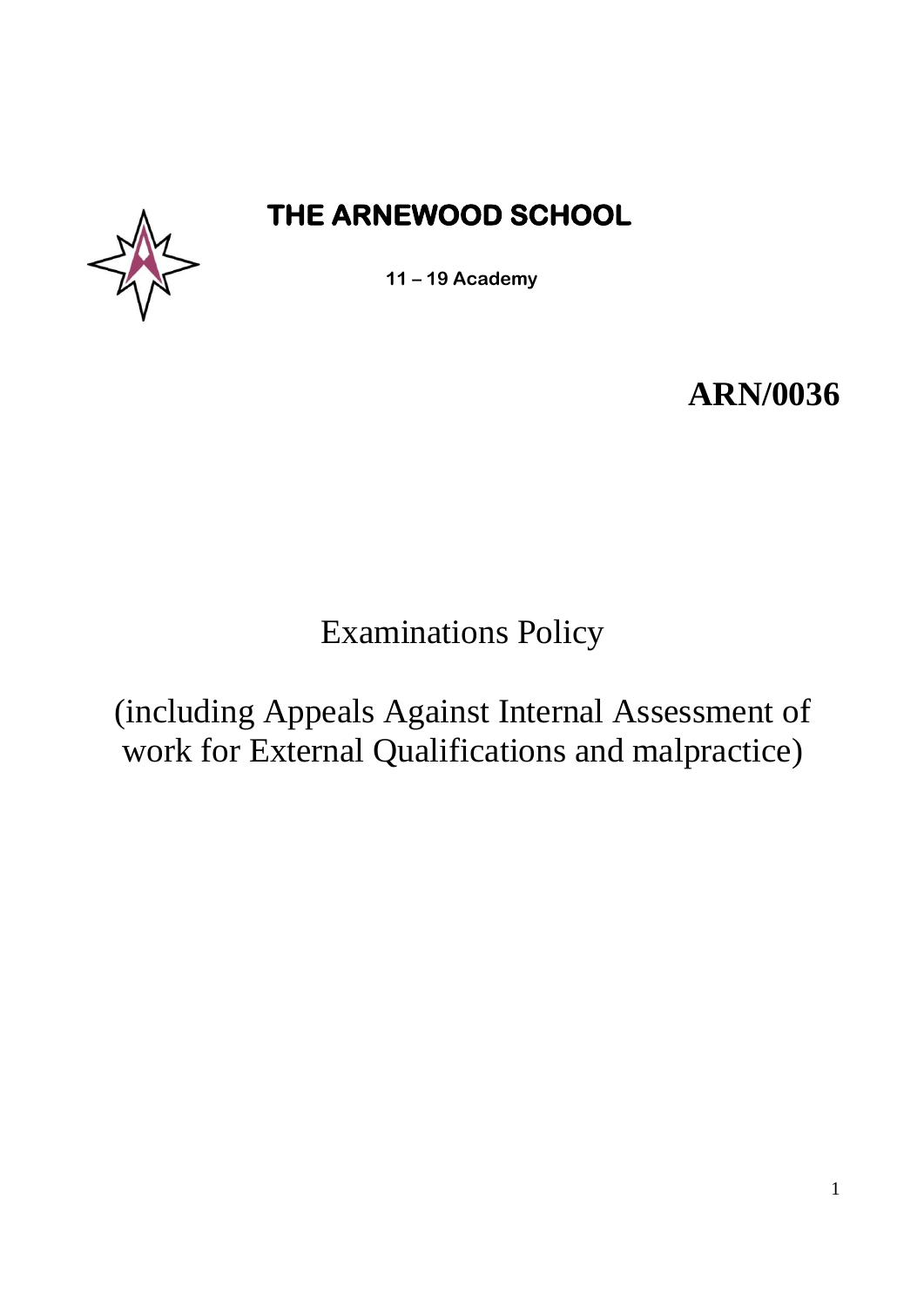## **POLICIES AND PROCEDURES PROFORMA**

| Subject:                                                      | <b>Examinations Policy</b>      |
|---------------------------------------------------------------|---------------------------------|
| <b>Author:</b>                                                | Mrs White, Examinations Officer |
| Persons/Committees etc consulted whilst<br>document in draft: | Headteacher/Governing Body      |
| Date agreed:                                                  | 27 November 2018                |
| Date of next review/update and by whom:                       | Annually by Exams Officer       |
| By whom agreed:                                               | <b>Full Governing Body</b>      |
| Copy obtainable from and/or distribution:                     | PA to Head Teacher              |
| Date document issued:                                         | 27 November 2018                |
| <b>Responsibility for dissemination to new staff:</b>         | Line Managers                   |
| <b>Principal Target Audience:</b>                             | Parents/Carers/ Students/Staff  |

## **Amendments Summary:**

| Amend. No. | <b>Issued</b> | Page | Subject                                     |
|------------|---------------|------|---------------------------------------------|
|            | March 2018    |      | Changes to Item 1.1 and 3.1                 |
|            | March2018     |      | Insertion of item 5; changes to 3.3 and 3.5 |
|            | March 2018    |      | Insertion item 11; change to 3.6.2          |
|            | March 2018    |      | Change to 8.1 and 9.1                       |
|            | March 2018    |      | Insertion of 11.4                           |
|            | March 2018    |      | Insertion of Appendix 1                     |
|            | March 2018    | 12   | Insertion of Appendix 2                     |
|            | March 2018    | 14   | Insertion of Appendix 3                     |
|            | March 2018    | 15   | Insertion of Appendix 4                     |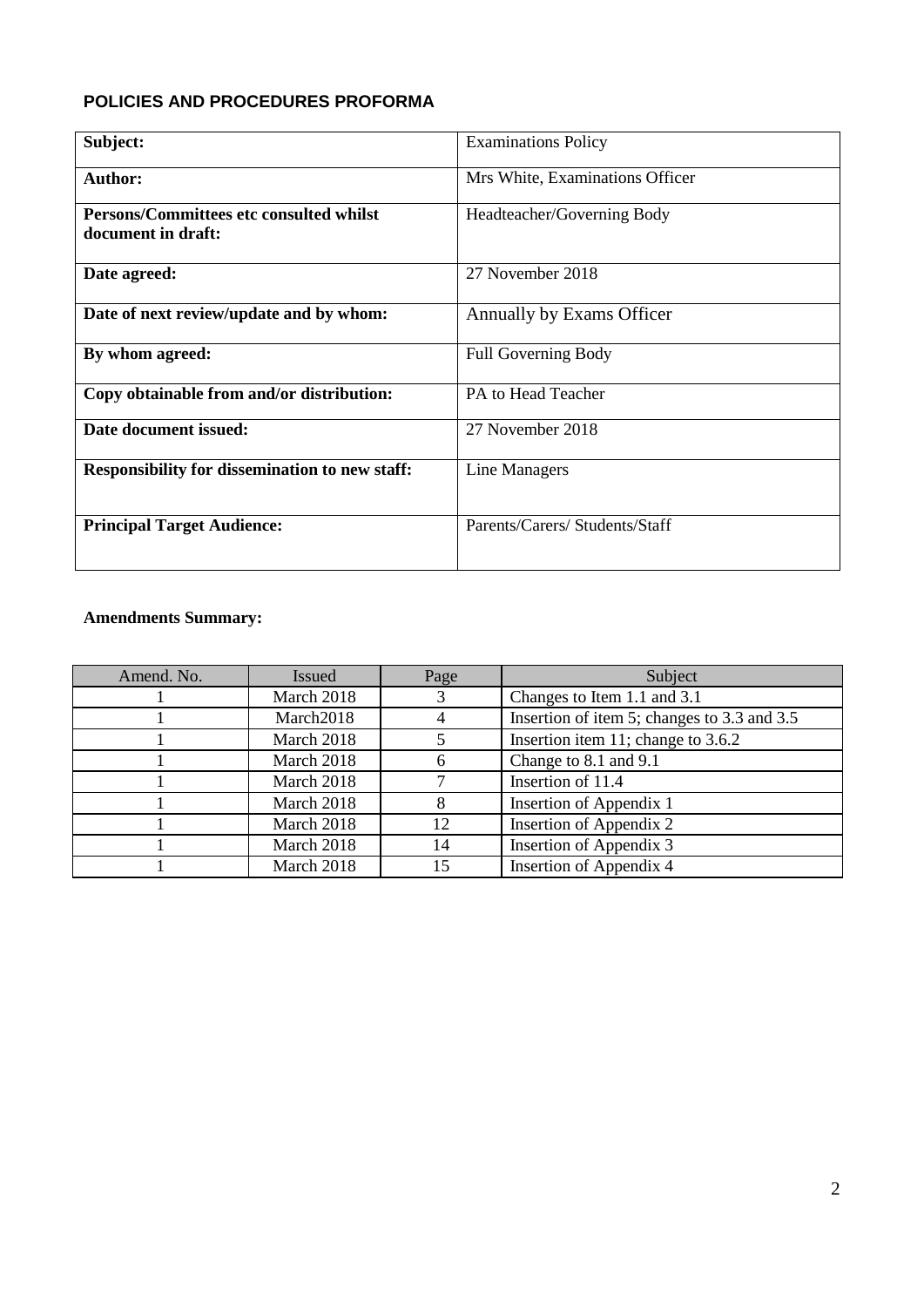- 1.0 Rationale
- 1.1 It is our policy to enter all students for examination in those subjects in which we feel they have a chance of obtaining a grade. We do not deliberately restrict any entry in order make our own results look good. We provide the maximum opportunity for every student. Examination entries are made in according to the exam board schedules and parents are kept fully informed prior to the entries being made.

## 2.0 **Objective**

2.1 To create an efficient, effective and secure exam system with clear guidelines for all users.

## **3.0 Strategies for Implementation**

#### 3.1 Exam Seasons

Exams will be offered to students as follows; (Provided that individual modules are available from the exam board):

| <b>November</b> | GCSE Maths and English re-sit opportunities                   |
|-----------------|---------------------------------------------------------------|
|                 | Oxbridge entrance exams                                       |
|                 | Internal exams Y11                                            |
| <b>January</b>  | Applied GCSE, BTEC, VTCT & Cambridge National exams (Y10-Y14) |
| <b>February</b> | Internal Exams (Y10)                                          |
| <b>March</b>    | Internal exams $(y9)$                                         |
| <b>May/June</b> | Internal exams $(Y7 \& 8)$                                    |
| June            | GCE/GCSE exams exams (Y11-Y14)                                |
| July            | CATs (Y7)                                                     |

## 3.2 The Entry Procedure

- 1. The Examinations Officer will issue data collection sheets to the Heads for centre of learning for each subject (HOCs) at the beginning of the autumn term. HOCs must complete these forms for all subjects examined within their department for the coming year.
- 2. Before each exam season the Examinations Officer will set up electronic mark sheets to collect exam entries from each subject area. It is the HOC's responsibility to ensure all students studying the course are entered for the correct exam and tier of assessment. HOC's will then receive an examination entry report which should be checked, signed and returned to the Data Manager as confirmation of correct and complete entries for their subject area. A copy should be kept on file by the HOC.
- 3. The Examinations Officer will then provide each candidate with a summary of proposed entries. This summary will also explain the circumstances where parents may be charged. Candidates and their parents will be required to sign the summary, confirming the accuracy of the details and their understanding of their responsibilities.
- 4. All students who study a course will normally be expected to sit the examination unless their withdrawal is authorised by the Headteacher. Amendments to entries should be made in writing to the Examinations Officer. Amendments requested after the entry deadline set by the boards are expensive and will usually be charged to the subject area department.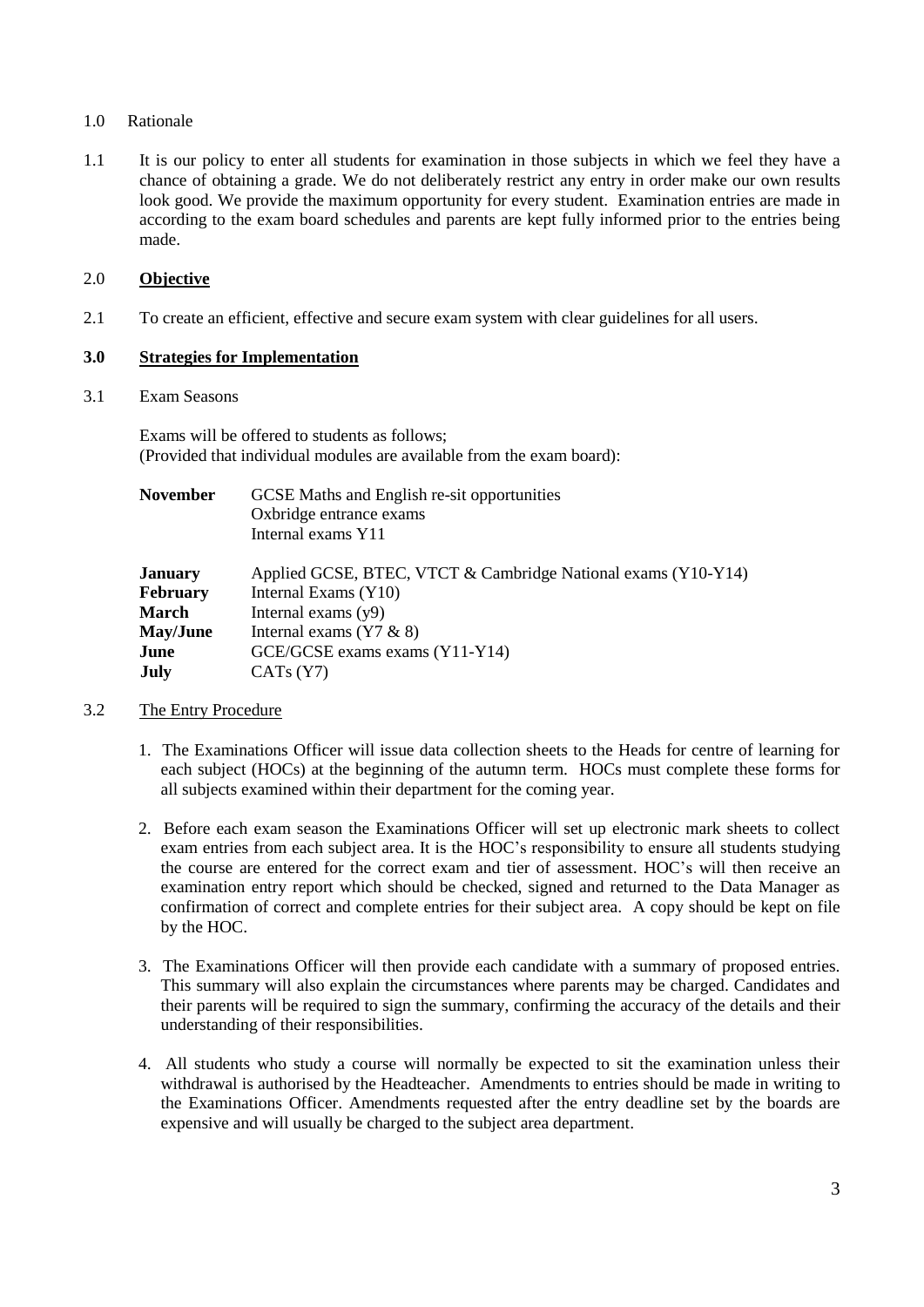- 5. Opportunities for early entry are now rare. The school will explore such opportunities only if they are in the best interest of the student. For example:
	- Able, Gifted and Talented students taking GCSE Maths in the summer of Y10 so that they can study A/S level Maths in Y11.
	- Students sitting native language GCSE from Y9

## 3.3 Funding

- 1. The school will fund one entry per candidate for each GCSE/AS/GCE exam they sit; any additional exam re-sits will be funded by individual candidates.
- 2. Where candidates are sitting a series of modular exams contributing to the final examination grade, they will be given an opportunity to re-sit a maximum of one-third of their modular papers where there is evidence that the initial grade awarded for those papers is below the average grade awarded for the remaining modular papers.
- 3. The school will only pay for candidates to re-sit any modules if authorised by the Headteacher.
- 4. Any late entries (except in exceptional circumstances) will be charged to the subject area or parent, as appropriate.
- 5. The school will fund reasonable amendments requested by HOC's.
- 6. Candidates requesting re-marks or access to scripts will be charged according to the fees charged by the exam boards.
- 7. HOC's will discuss with their line manager any requests for re-marks or access to scripts.
- 8. Where HOC's are concerned about all candidates (or a significant sub-group) entered for a particular unit/component, requests for remarks must be authorised by the Headteacher.
- 3.4 Charges to Parents
- 3.4.1 The School reserves the right to reclaim entry fees from parents if a student:
	- fails to sit the examination without reasonable cause
	- does not attend school regularly for the necessary course of study
	- does not complete or submit the necessary work to secure a grade by the correct time (ie coursework and assessments)
	- infringes the Examination Boards' Regulations concerning unfair practice in an examination
- 3.5 Conduct of Examinations
	- 1. The Examinations Officer will be responsible for the organisation and conduct of all exams which will be conducted in accordance with the regulations set by the Joint Council for Qualifications  $(JCQ).$
	- 2. All exam papers will be counted in by the Exams Officer or SIMS Manager and then securely stored until required.
	- 3. HOCs will be responsible for checking audio/visual exam material in advance to ensure the quality is of a sufficient standard.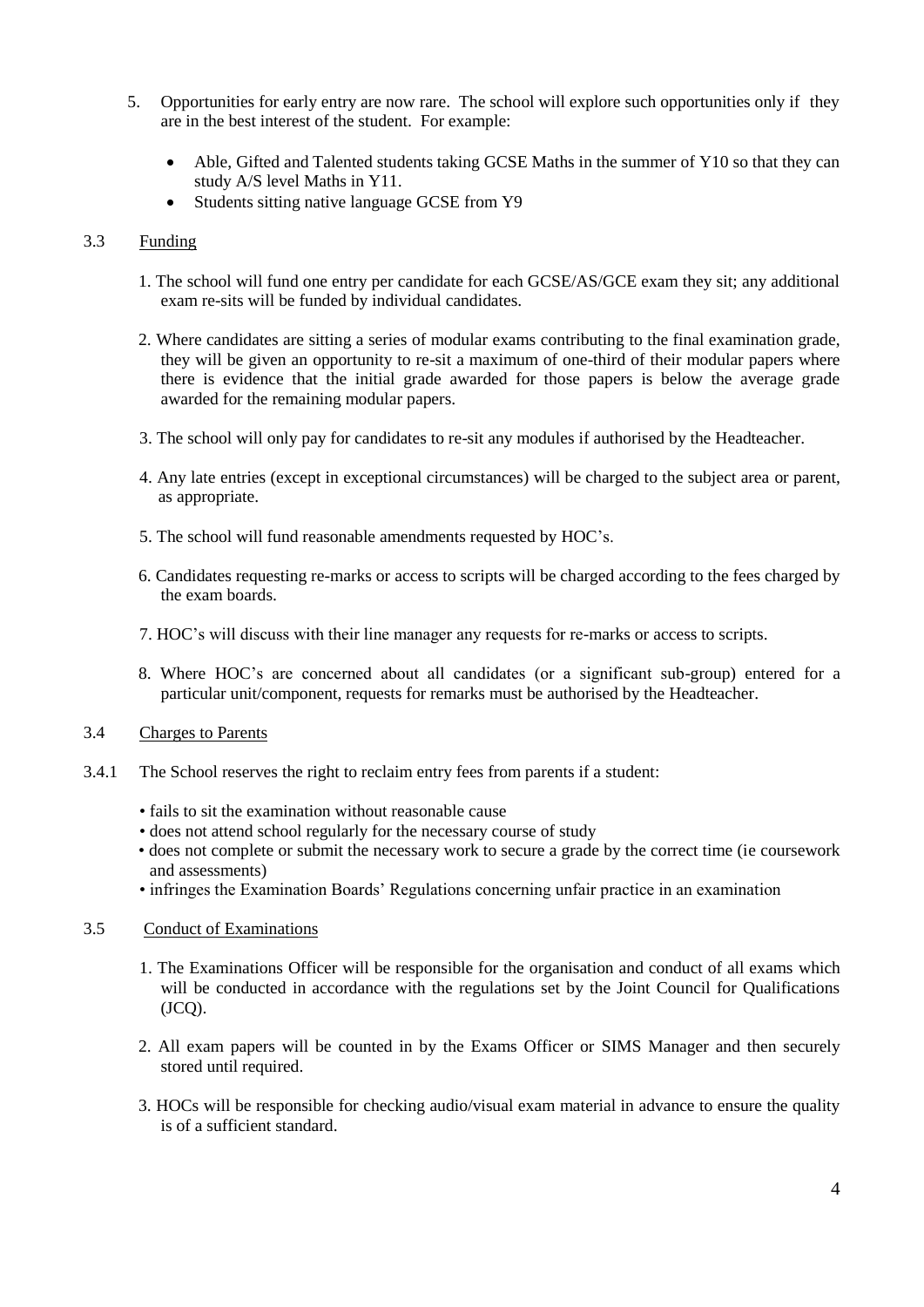- 4. The HOC or other designated staff will usually be present at the start of each subject exam to clarify queries with the exam paper. They may also be required to read any erratum notices. They will **not** be allowed to remove the examination paper from the exam room at any time
- 5. The Exams Officer and Invigilators will be responsible for setting out the candidate name cards and exam papers. HOCs will be responsible for providing specialist equipment.
- 6. The Exams Officer/ Invigilator will check the attendance register before the start of each exam and will report unexpected absentees to the front office. Office staff will be responsible for contacting absent candidates. The appropriate Head of Year will be responsible for following up absences with students and parents.
- 7. Late candidates will be permitted to enter the exam room, in accordance with JCQ rules. The candidate however, will be warned that the awarding body has the right not to accept the script. The candidate may be allowed the full time for the exam if adequate supervision arrangements can be made.
- 8. Exams will be taken at the time published by the awarding body. Where there are clashes, candidates will be advised of an alternative time by the Exams Officer who will arrange supervision as required.
- 9. At the end of any exam, invigilators will collect scripts and give them to the Exams Officer or Data Manager.

## 10**. Candidates will not be allowed to leave the exam room unless in an emergency or in line with JCQ regulations. Generally this will mean until the exam has finished and their exam paper has been picked up and secured by an invigilator.**

11. Medical needs

Matron will ensure that a list of medical needs for all students sitting exams is provided to the Exams Officer. The Exams Officer will ensure that invigilators' attention is drawn to the existence of the medical list. Students will not be separated from their medication, but invigilators will check that any bags contain only the medication. Medication will then be placed under the desk or on one corner of the desk, whichever arrangement the candidate prefers.

## 3.6 Special Arrangements and Special Needs

- 3.6.1 The SENCO along with learning support department will:
	- 1. Request access arrangements / special consideration from the boards and process the replies.
	- 2. Inform the awarding body at the beginning of a course, if any student is to be given special arrangements for coursework which carries marks towards a final mark.
	- 3. Arrange readers / scribes / transcripts as required.
	- 4. Liaise with the Exams Officer in order that adequate invigilation can be arranged.
	- 5. Ensure that candidates' scripts are kept securely and returned to the Exams Office immediately at the end of an exam.
	- 6. Notify the Exams Officer if any candidates require modified papers according to the deadline set by the awarding body.
- 3.6.2 The SENCO will ensure the Exams Officer has all information needed on each candidate with special needs in order that arrangements are made for extra time / timed rest breaks etc and the requirements of the Disbaility Discrimination Act 2006 are met.
- 4.0 Invigilation for external public examinations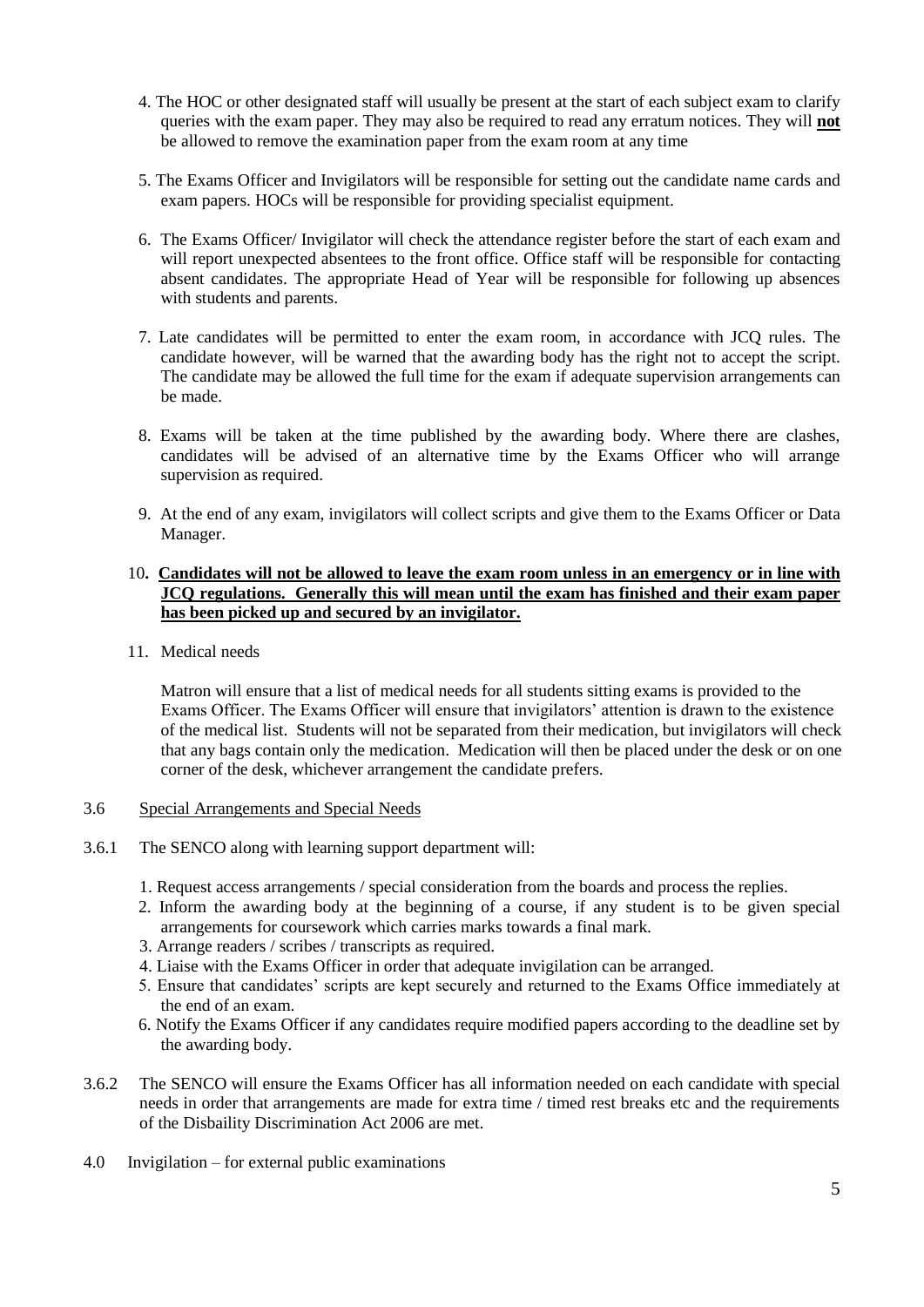- 4.1 The Heads of Year, along with Y11 and 6<sup>th</sup> Form Tutors will be responsible for assembling candidates in an orderly manner before entering the exam rooms.
- 4.2 The Exams Officer and assistant will be responsible for the recruitment, training and scheduling of invigilators.
- 4.3 The Exams Officer and Invigilators will be responsible for ensuring that the rules and regulations relating to the conduct of examinations are strictly applied and followed.

## **5.0 Fire Alarms and Evacuations**

- 5.1 In the event of a fire alarm during an examination, the Lead Invigilator will instruct students to put down their pens and await further instructions. Examinations conditions will remain in force.
- 5.2 A member of the Senior Team will contact the Lead Invigilator to give the signal to evacuate if necessary. Normal evacuation procedures should then be followed.
- 5.3 Should students need to vacate the building they will be guided to the caged tennis courts adjacent to the Astro-turf.
- 5.4 Procedures will be carried out in accordance with JCQ guidelines.
- 5.5 The Lead Invigilator will note the time and duration of the disturbance and, once the exam has been resumed, will add the relevant time to the end of the exam.

#### **6.0 Misconduct**

6.1 Candidates and parents will be advised by the Exams Officer and the Head of Year of the conduct expected from candidates during the exam season. Invigilators will report all cases of misconduct to the Exams Officer in the first instance, who will act according to JCQ regulations.

#### **7. 0 Despatch of examination scripts**

7.1 The Exams Officer will be responsible for the timely despatch of exam scripts using the secure system and will be responsible for tracing any missing packages.

## **8. 0 Coursework Completion**

8.1 Candidates have the right to appeal against the internal assessment of work for external qualifications. The appeal process is detailed in the appendix and our separate policy.

#### **9.0 Coursework**

9.1 The HOC will be responsible for collecting all coursework ready for despatch by the deadline set by the awarding body. HOC's will also ensure that candidate declaration and centre declaration forms are completed as necessary. HOC's will take all coursework to the exams office where it will be logged, packaged and dispatched.

#### **10.0 Special Consideration**

10.1 Applications for special consideration should be made to the SENCO as soon as possible who will then apply to the awarding body in accordance with JCQ regulations.

## **11.0 Results**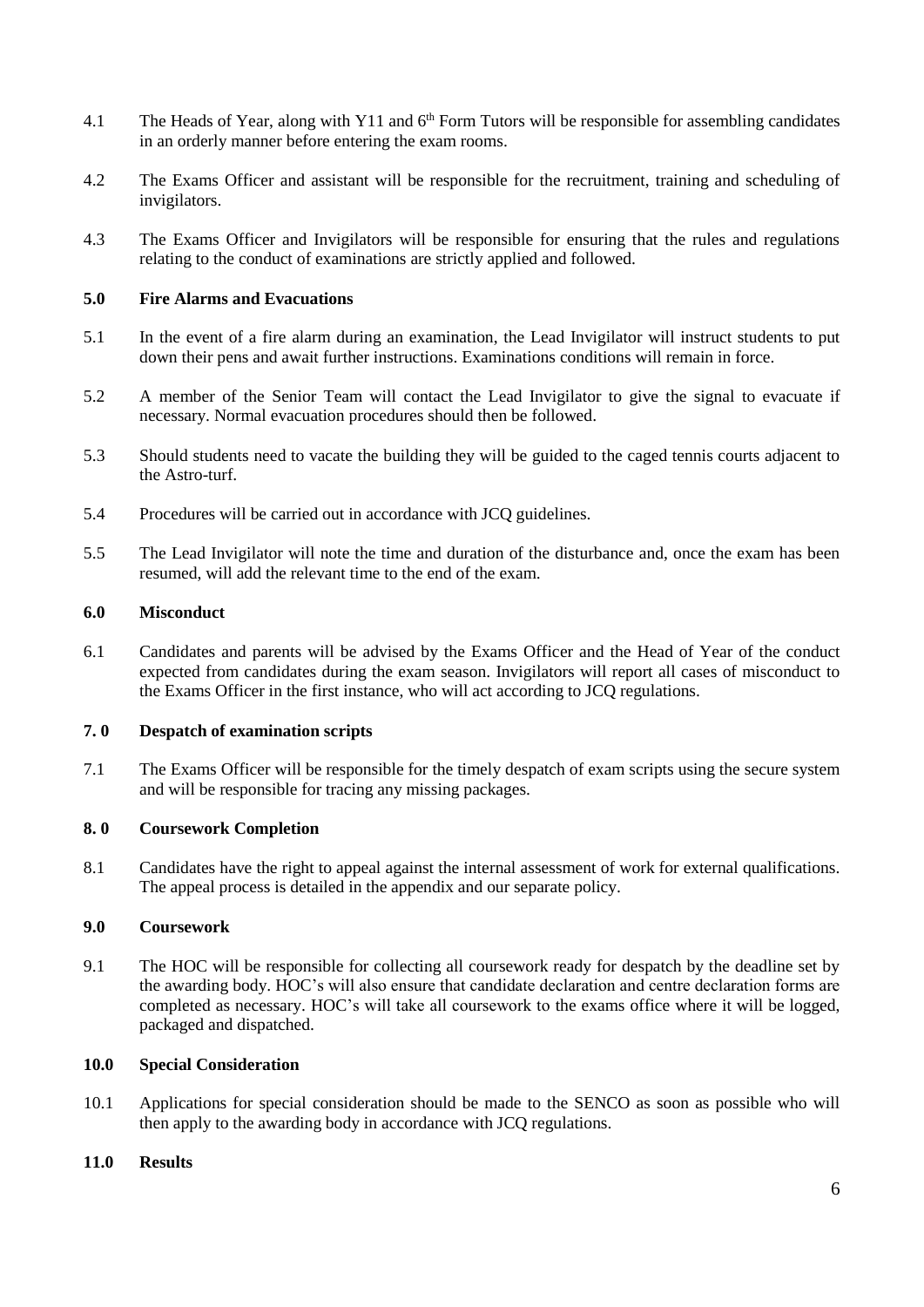- 11.1 The Exams Officer and/or Senior Team will be responsible for downloading results from awarding bodies and providing staff with results for analysis.
- 11.2 Results will be available for collection by candidates on the day notified by the awarding body only. The Exams Officer will be responsible for ensuring that all results slips are collated and put into envelopes for collection by candidates.
- 11.3 Results will not be issued by telephone or email, except by prior agreement with the Headteacher. Candidates who are unable to collect results on the specified days may provide written authority for someone to collect results on their behalf. Failing this, results will be posted to their last known home address.

## 11.4 Exam Board Reviews of Results and Appeals HOC's will analyse examination results and will consider whether any reviews (of individual or group results) are appropriate.

Parents or GCE students may request that a relevant paper is reviewed and, if the school does not feel a review to be appropriate, will be asked to pay for the costs involved. Any costs will be refunded if the grade is changed.

## **12. 0 Certificates**

- 12.1 The Exams Officer and office staff will arrange for certificates to be placed in envelopes ready for the annual Presentation Evening. Candidates will be required to sign for their certificates.
- 12.2 The Exams Officer will safely store any uncollected certificates.
- 12.3 JCQ regulations will be followed.

## **13.0 Return of Coursework**

13.1 HOC's and subject teachers will be responsible for advising students to collect any coursework; coursework not collected within 3 months of notification will be disposed of.

## **14.0 Internal Examinations**

- 14.1 The designated Senior Team will liaise with The Exams Officer regarding internal examination requirements HOC's will be responsible for producing exam papers, which are suitable for the time slot allocated to their subject. HOC's will store papers securely or ensure that exam papers are given to the Exams Officer at least 48 hours before the start of each exam, together with audio/visual material and a covering sheet detailing any special requirements.
- 14.2 HOC's will make arrangements to collect completed exam papers from the Exams Officer as soon as possible after the exam has finished.

## **Review and Evaluation**

This policy will be monitored annually and reviewed every three years.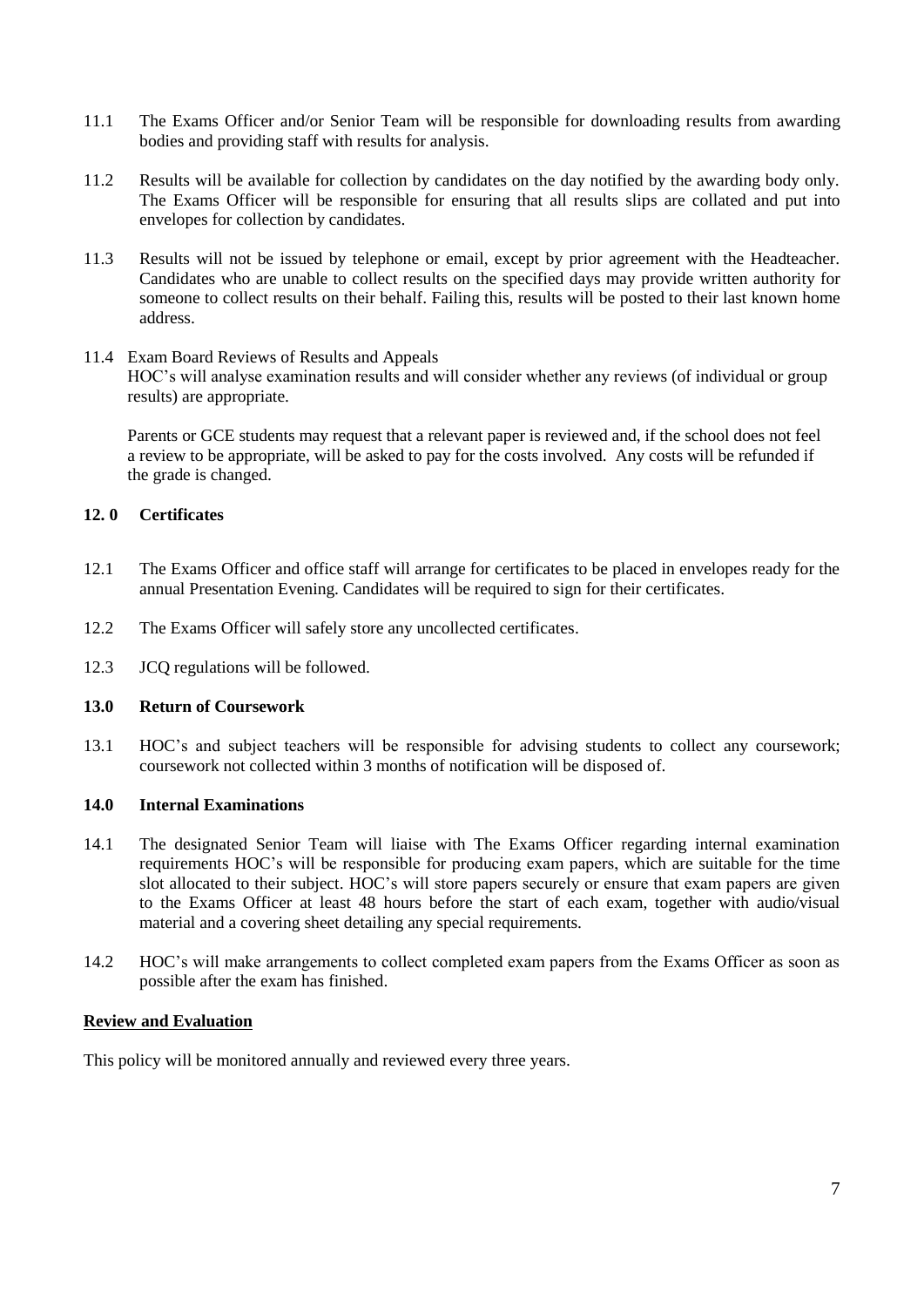## **POLICY FOR CONTROLLED ASSESSMENT TASKS**

## **Rationale**

As part of the 2007 review of GCSE qualification and subject criteria, QCA commissioned a report on internal assessment in GCSE specifications. The report which was published in June 2007 recommended that coursework should be replaced in the majority of subjects by controlled assessment;

The process of Controlled Assessment has 3 stages:

## 1. **Task Setting**

Tasks are set either by the Awarding Body (High control) or by the Centre (Medium Control) and in both cases, must be developed according to the requirements of the specification.

## 2. **Task Taking**

Three levels of control apply:

1. Low control: students can work unsupervised outside the classroom; this is normally the research stage

2. Medium control: students can work under informal supervision; this is normally the analysis stage

3. High Control: students complete their task under direct supervision throughout; this is the write-up stage.

## 3. **Task Marking**

Task marking has either a High or Medium Control level:

- High control means that the awarding body marks the tasks
- Medium control is where work is assessed by the teacher and externally moderated by the awarding body in the same way as coursework

## **Objectives**

The key objectives of Controlled Assessment Tasks are to:

- 1. Enable a more integrated approach to teaching and learning and assessment
- 2. Provide an increased facility to ensure that work is the students' own
- 3. Enable teachers to choose the timing of the controlled assessment
- 4. Enable teachers to select from a choice of tasks and contextualised them
- 5. Be viewed as part of the course, rather than a separate activity; it should be an integral part of teaching and learning
- 6. Usually take place in the classroom, within the normal timetable
- 7. Features levels of control designed to maximise reliability and authenticity

## **Strategies for Implementation**

## **Roles and Responsibilities**

- 1. The HOC will:
	- Ensure, on behalf of the Headteacher, that each subject carries out controlled assessment in accordance with the instructions issued by the Joint Council for Qualifications (JCQ);
	- $\triangleright$  Co-ordinate, with Senior Leaders and Teachers, a schedule for controlled assessment to take place;
	- $\triangleright$  Map overall resource management requirements for the year;
	- $\triangleright$  As part of this resolve:
		- Clashes/problems over the timing or operation of controlled assessments;
		- Issues arising from the need for particular facilities (rooms, IT networks, time out of school etc);
		- Ensure all staff, students and parents have access to a calendar of events.
		- Report to the examination board any malpractice or instances of a student's work being lost.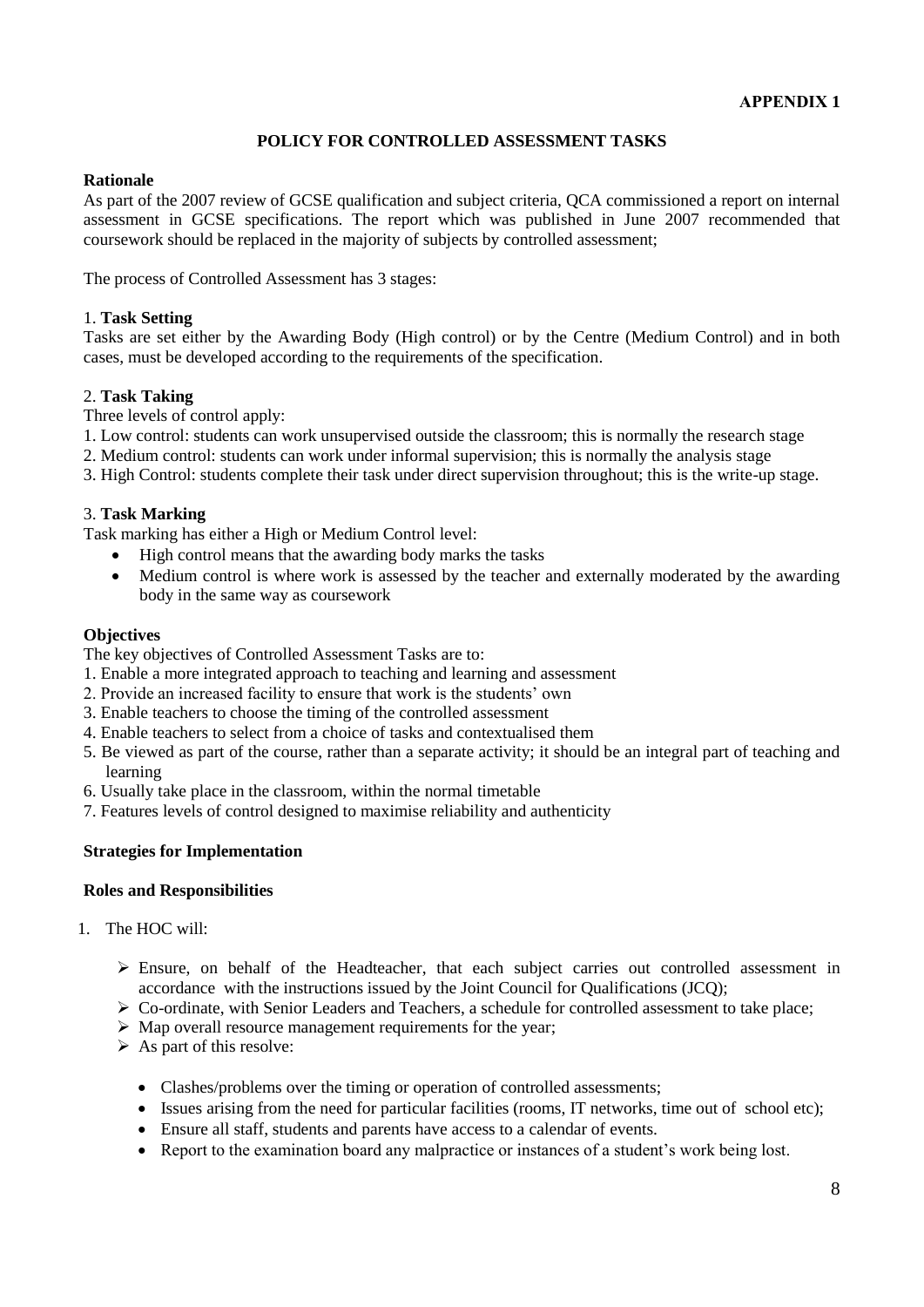- 2. Heads of Faculty, Heads of Department and Subject Leaders will ensure:
	- $\triangleright$  They obtain the controlled assessment task details from the exam boards;
	- $\triangleright$  They liaise with their line manager to agree the most appropriate time for the controlled assessment to take place;
	- $\triangleright$  They plan when and how the assessment will take place, taking into account the accommodation and resources required;
	- $\triangleright$  Entries for controlled assessment are made at the appropriate time;
	- $\triangleright$  Assessment marks are submitted to the exam board by the appropriate date;
	- The safe and secure conduct of controlled assessment in their area and comply with JCQ guidelines and awarding bodies' subject-specific instructions;
	- $\triangleright$  They agree with line managers when high level controlled assessment is taking place;
	- $\triangleright$  All marking is standardised;
	- $\triangleright$  All teachers in each department understand their responsibilities with regard to controlled assessment and are familiar with the contents of the JCQ publication "Instructions for conducting controlled assessments";
	- $\triangleright$  Individual teachers understand the requirements of the awarding body's specification, particularly the level of control required, and are familiar with the relevant teachers' notes, and any other subject specific instruction;
	- $\triangleright$  There is a clear policy in the department handbook on the carrying out of controlled assessment and appropriate staff training takes place on an annual basis;
	- All confidential materials, together with the work produced by the candidates, are stored securely at all times. Secure storage is defined as a secure locked steel cabinet, a metal cabinet or similar;
	- $\triangleright$  Support Staff are given sufficient notice in which to order and prepare materials needed for assessments;
	- $\triangleright$  The Special Educational needs Co-ordinator (SENCO) is informed about any assistance required for the administration and management of access arrangements;
	- $\triangleright$  In the case of formal supervision (high level of control) candidates do not have access to email, the internet, mobile phones or any other electronic devices;
	- $\triangleright$  Where videos or photographs/images of the candidates are to be included as part of the controlled assessment consent is obtained from parents/carers;
	- $\triangleright$  Teachers and support staff are aware of what work may be included: work may be handwritten in black ink or word processed; printouts, charts and videos can be included where appropriate;
	- $\triangleright$  Their line manager is informed if suspected malpractice occurs or if a student's work is lost;
	- $\triangleright$  Staff are aware that re-sits of controlled assessment may be allowed in the next exam session;
	- $\triangleright$  Staff are aware that, after the results are published, it may be possible to request a re-moderation of the work;
	- $\triangleright$  A record is kept by the Exams Officer which contains:
		- The date and time of each assessment together with its title;
		- The name of the supervising teacher;
		- A list of candidates who were present during the assessment;
		- A list of any absent candidates:

 A log of any incidents which occurred during the assessment is kept for each controlled assessment.

- 3. Teaching staff must:
	- $\triangleright$  Comply with the general guidelines contained in the JCQ publication "Instructions for conducting controlled assessments";
	- $\triangleright$  Ensure relevant display materials are removed or covered up:
	- $\triangleright$  Lock up all assessment materials in a suitable secure cabinet at the end of each session;
	- $\triangleright$  Ensure students using ICT facilities for high control level work use separate user accounts that have no access to internet or e-mail and are only accessible during the controlled sessions;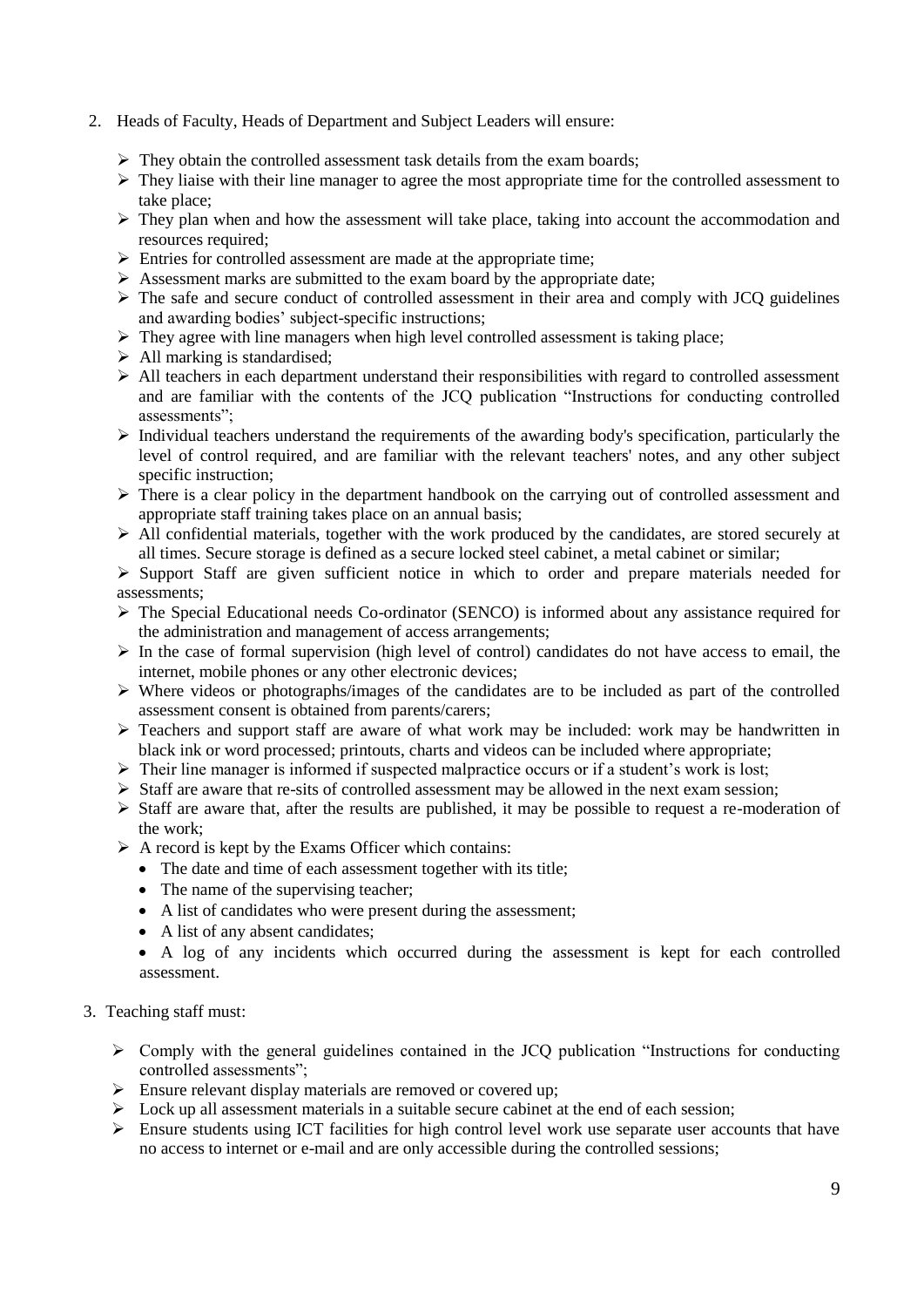- $\triangleright$  Collect in any work saved on memory sticks after each session and lock them away as above;
- $\triangleright$  Keep attendance records from assessment sessions;
- $\triangleright$  Ensure that any student who is absent is given the chance to make up the time if necessary;
- $\triangleright$  Report any long absences to the SENCO so that special consideration can be applied for;
- $\triangleright$  Understand the relevant level of control permitted (high, medium or low) and comply with the level of permitted supervision (e.g. high control means that students are under exam conditions:
- Understand and comply with the awarding body specification for conducting controlled assessments, including any subject-specific instructions, teachers' notes or additional information on the awarding body's website;
- $\triangleright$  Obtain confidential materials/tasks set by awarding bodies in sufficient time to prepare for the assessment(s) and ensure that such materials, together with the work produced by the candidates, are stored securely at all times;
- $\triangleright$  Supervise assessments (at the specified level of control) and undertake the tasks required under the regulations, only permitting assistance to students as the specification allows;
- $\triangleright$  Where the specification permits students to work with others (e.g. during collection of data), ensure that any descriptions of the joint work is in each candidate's own words;
- $\triangleright$  Inform their line manager if suspected malpractice occurs or if a student's work is lost;
- $\triangleright$  Ensure that students and supervising teachers sign authentication forms on completion of an assessment;
- $\triangleright$  Mark internally assessed components using the mark schemes provided by the awarding body. Submit marks to the TLR holder at the date required, keeping a record of the marks awarded;
- $\triangleright$  Retain candidates' work securely until the closing date for enquiries about results. In the event that an enquiry is submitted, retain candidates work securely until the outcome of the enquiry and any subsequent appeal has been conveyed to the centre.
- 4. The Exam Officer will:
	- $\triangleright$  Enter students for individual units, whether assessed by controlled assessment, external exam or onscreen test, before the deadline for final entries;
	- $\triangleright$  Enter students' "cash-in" codes for the terminal exam series;
	- $\triangleright$  Take responsibility for receipt, safe storage and safe transmission, whether in CD, digital or hard copy format;
	- $\triangleright$  Download and distribute mark sheets for teaching staff to use, and collect and send mark sheets to awarding bodies before deadlines;
	- $\triangleright$  On the few occasions where controlled assessment cannot be conducted in the classroom arrange suitable accommodation where controlled assessment can be carried out, at the direction of the Senior Team;
- 4. The SENCO will:
	- $\triangleright$  Ensure access arrangements have been applied for;
	- $\triangleright$  Work with teaching staff to ensure requirements for support staff are met.
	- $\triangleright$  Liaise as necessary to ensure that access arrangements are met.
- 5. The IT Team:
	- $\triangleright$  Provide students with separate user accounts for exam use that have no access to internet or e-mail and are only accessible during the controlled sessions.
- 6. Students will:
	- $\triangleright$  Keep a research diary where they note the guidance and feedback received from their teacher; the diary should also contain a record of the research and planning stage containing notes, diagrams, essay plans and bibliography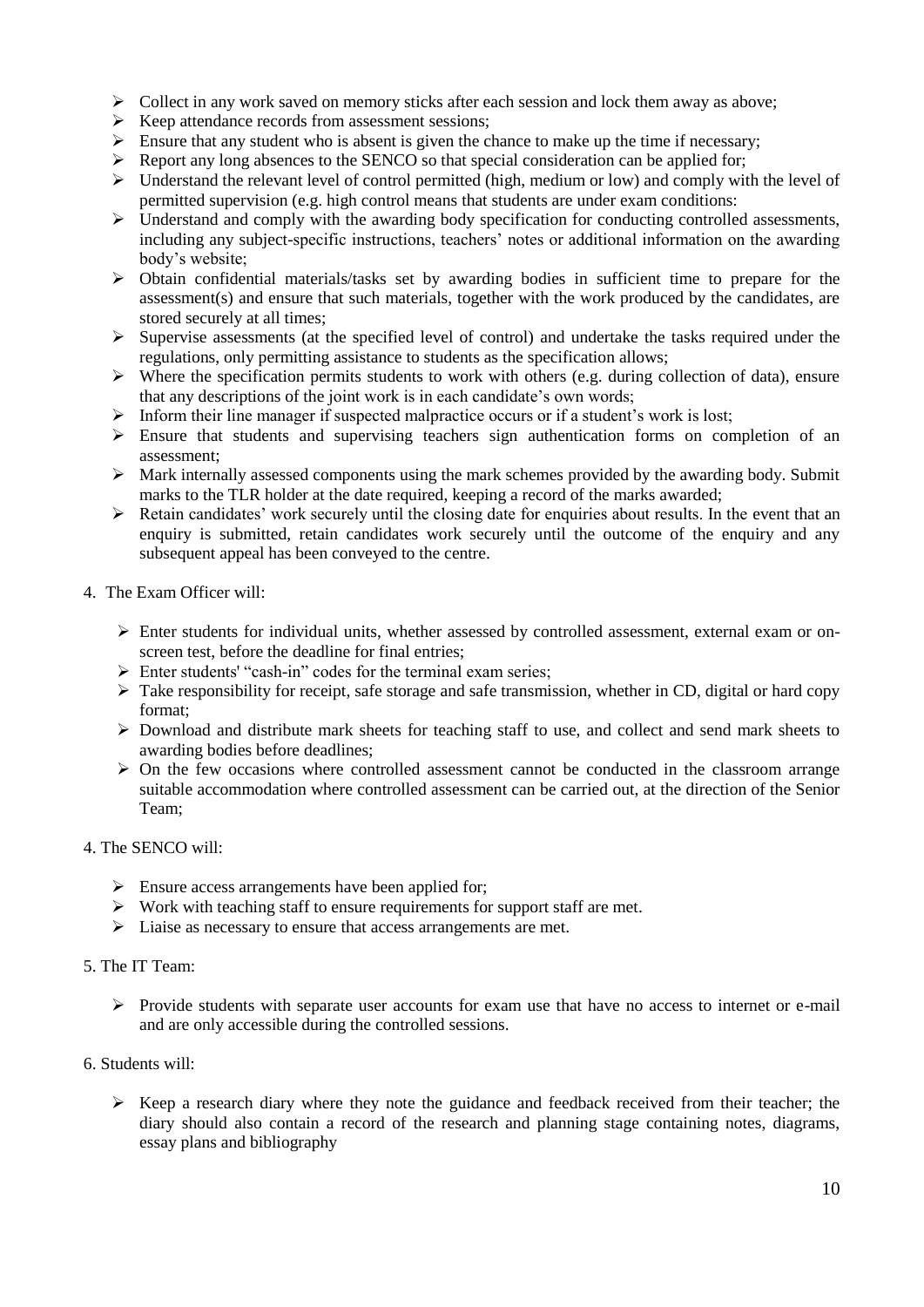- $\triangleright$  Use separate user accounts for high control level work that have no access to internet or email and are accessible only during the controlled sessions;
- $\triangleright$  Hand in all assessment materials so that they can be locked up at the end of each session;
- $\triangleright$  Hand in work saved on memory sticks so that they can be locked away;
- $\triangleright$  Sign authentication forms on completion of an assessment;

## **Good Practice**

At the start of a formal sessions of controlled assessment candidates will be reminded to turn their phone off and disable alarms;

Staff are encouraged to go through the JCQ Notice to Candidates (for controlled assessments) at the start of each assessment and ensure that they fully understand the **penalties incurred in the case of any kind of malpractice**.

## **Student Malpractice**

The Headteacher will:

- $\triangleright$  Report to the appropriate awarding body at the earliest opportunity all suspicions or actual incidents of malpractice;
- $\triangleright$  If the irregularity is discovered prior to the candidate signing the declaration of authentication form investigate any alleged malpractice internally and record the outcome on the authentication form supplied by the awarding body;
- $\triangleright$  If the irregularity is identified after the candidate has signed the declaration of authentication, the Headteacher will submit full details of the case to the relevant awarding body at the earliest opportunity;
- $\triangleright$  Supervise all investigations resulting from an allegation of malpractice;
- $\triangleright$  Ensure that if it is necessary to delegate an investigation to a member of staff, the member of staff chosen is independent, and not connected to the department involved in the suspected malpractice. This is to avoid conflicts of interest which can otherwise compromise the investigation;
- $\triangleright$  Respond speedily and openly to all requests for an investigation into an allegation of malpractice, as this is in the best interests of centre staff, candidates and any others involved.

## **Teacher Malpractice**

- $\triangleright$  The school will carry out an investigation where it is evident that a teacher has helped a child with their controlled assessment beyond the guidelines contained within each specification;
- $\triangleright$  Where there is malpractice it will be dealt with under the disciplinary policy of the school and the awarding body will be informed.

## **Monitoring and evaluation**

This policy will be monitored on behalf of the Governing Body by the Governors' Staffing and Curriculum Committee.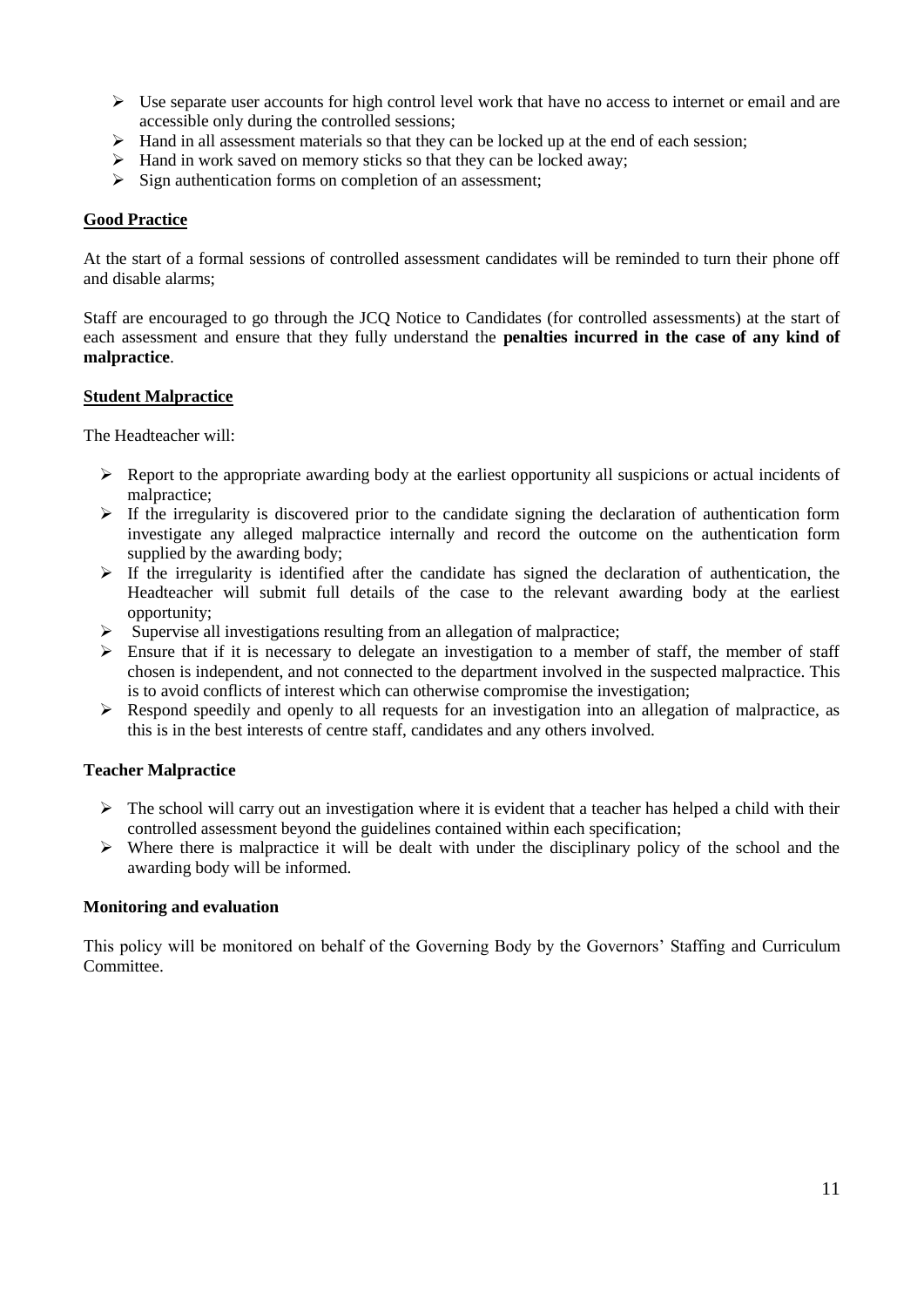#### **APPEALS AGAINST INTERNAL ASSESSMENT OF WORK FOR EXTERNAL QUALIFICATIONS**

Please also see Non-Examined Assessment (NEA) Policy

- 1. The Arnewood School is committed to ensuring that whenever its staff mark candidates' work this is done fairly, consistently and in accordance with the awarding body's specification and subject specific associated documents.
- 2. Candidates' work will be marked by staff who have appropriate knowledge, understanding and skill, and who have been trained in this activity. The Arnewood School is committed to ensuring that work produced by candidates is authenticated in line with the requirements of the awarding body. Where a number of subject teachers are involved in marking candidates' work, internal moderation and standardisation will ensure consistency of marking.
- 3. The Arnewood School will ensure that candidates are informed of their centre-assessed marks so that they may request a review of the centre's marking before marks are submitted to the awarding body.
- 4. The Arnewood School will inform candidates that they may request copies of materials to assist them in considering whether to request a review of the centre's marking of the assessment.
- 5. The Arnewood School will, having received a request for copies of materials, promptly make them available to the candidate.
- 6. The Arnewood School will provide candidates with sufficient time in order to allow them to review copies of material and reach a decision.
- 7. Requests for reviews of marking must be made in writing.
- 8. The Arnewood School will allow sufficient time for the review to be carried out, to make any necessary changes to marks and to inform the candidate of the outcome, all before the awarding body's deadline.
- 9. The Arnewood School will ensure that the review of marking is carried out by an assessor who has appropriate competence, has had no previous involvement in the assessment of that candidate and has no personal interest in the review.
- 10. The Arnewood School will instruct the reviewer to ensure that the candidate's mark is consistent with the standard set by the centre.
- 11. The candidate will be informed in writing of the outcome of the review of the centre's marking.
- 12. The outcome of the review of the centre's marking will be made known to the Head of Centre and will be logged as a complaint. A written record will be kept and made available to the awarding body upon request. Should the review of the centre's marking bring any irregularity in procedures to light, the awarding body will be informed immediately.
- 13. After candidates' work has been internally assessed, it is moderated by the awarding body to ensure consistency in marking between centres. The moderation process may lead to mark changes. This process is outside the control of The Arnewood School and is not covered by this procedure.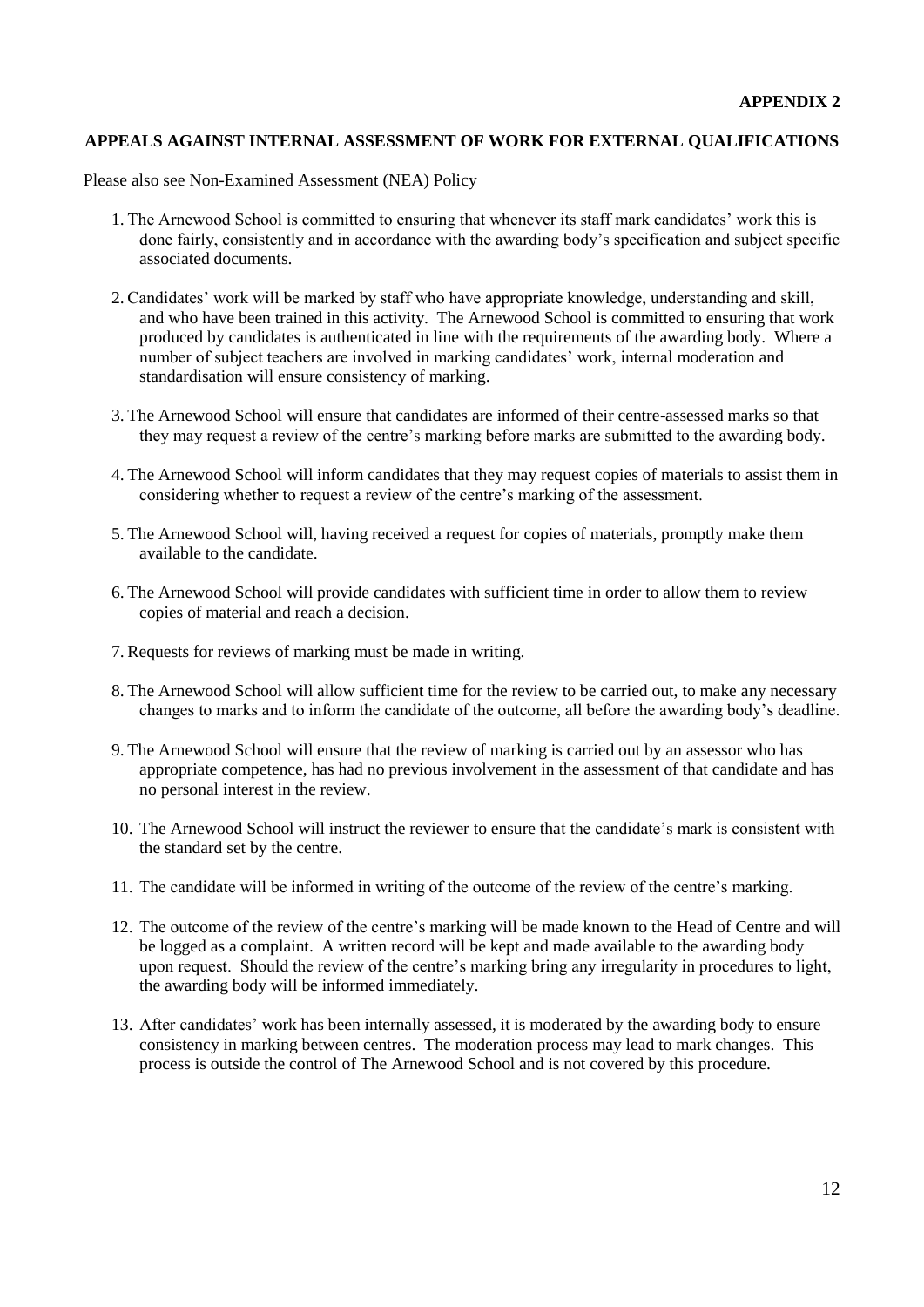## **EMERGENCY EXAMINATIONS EVACUATION PROCEDURE**

In the event of an emergency alarm sounding during examination, the following procedures must be followed:

- 1. Lead Invigilator should note the time that the alarm was sounded and how long the examination has been going on. Ask candidates to stop writing and put down pens/pencils.
- 2. A member of the SLT or Exams Officer will confirm it if is a false alarm, candidates remain seated and the exam con continue once the alarm is silenced.
- 3. If evacuation is necessary, all examination question and answer papers and materials must be left on each candidate's exam desk and NOT taken out with them. No bags or personal belongings should be taken out of the hall with the candidates.
- 4. **BEFORE** the candidates leave the sports hall and/or main hall, remind them that they are still under GCSE Examination Board conditions and under **NO CIRCUMSTANCES** should they talk to one another or use a mobile phone.
- 5. Remind candidates that a breach of regulations could mean disqualification from their examination.
- 6. **UNDER NO CIRCUMSTANCES** are candidates to take mobile phones or other electronic devices outside with them. This will be a breach of examination board regulations and they will risk being disqualified from their examination.
- 7. Candidates should leave the sports hall and/or main hall in an orderly fashion via the fire exits. Invigilators must supervise candidates. The Lead Invigilator must take out the exam registers, together with pens.
- 8. Invigilators should take a roll-call, to ensure that all candidates are present and accounted for.
- 9. Candidates should assemble on the caged netball courts adjacent to the Astro-turf. This will ensure that they are isolated from the other classes/candidates. Invigilators should line up the candidates in the same rows and seating arrangements as the exam. The Exams Officer and a member of the senior team will join invigilators as soon as possible.
- 10. Upon re-entry to the sports hall and/or main hall, the Lead Invigilator should not the time of restarting the examination and change the finish time. Ensure that the Exams Officer, has full details of the incident, in order that a Special Consideration Form can be submitted.
- 11. For smaller examination rooms, the same rules apply.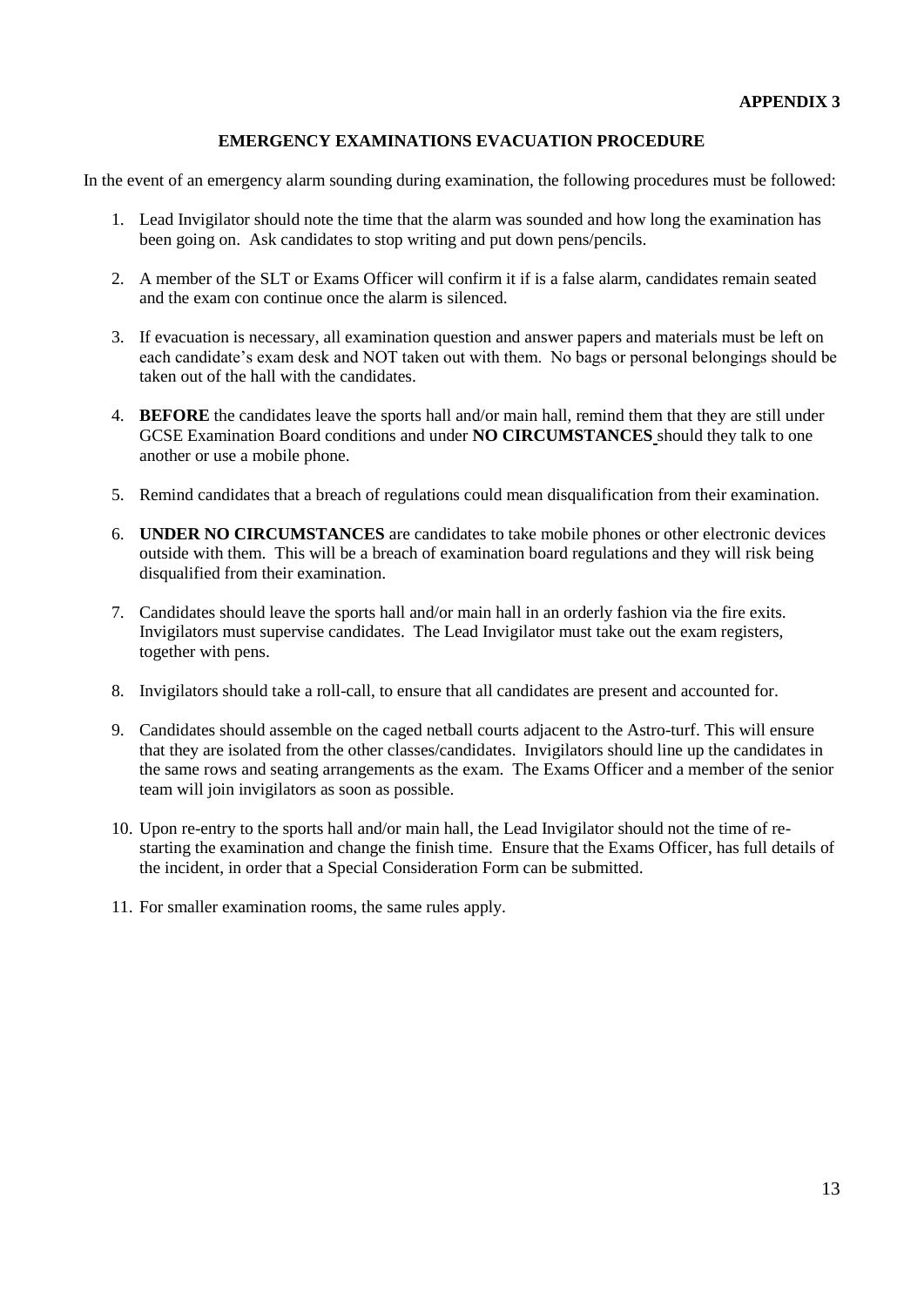## **THE ARNEWOOD SCHOOL: EDEXCEL BTEC SCHOOL POLICIES**

## **Principles**

The Registration and Certification (BTEC) Policy meets the requirements of the Edexcel (BTEC) Quality Assurance process. These policies will be reviewed 2020 or earlier if required.

## **Roles and Responsibilities**

## **The Exam Officer should:**

- Take responsibility for timely, accurate and valid registration, transfer, withdrawal and certificate claims for learners, according to the awarding body requirements; liaise with programme teams to check the accuracy of learner registrations; ensure that certificate claims are timely and based solely on internally verified assessment records;
- Inform the awarding body of withdrawals, transfers or changes to learner details; audit certificate claims made to the awarding body; audit the certificates received from the awarding body to ensure accuracy and completeness;
- For students transferring to another centre, ensure that adequate information about the transferee's position and progress is communicated to the new centre; keep all records safely and securely for three years post certification.

## **The Quality Nominee should:**

 Ensure that all policies and procedures are implemented and adhered to. They will liaise with all parties and report to the Headteacher.

## **Lead Internal Verifiers should:**

- Take responsibility for ensuring that learner details held by Edexcel are accurate and that an audit trail of learner assessment and achievement is accessible;
- Liaise with the Exams Officer to check the accuracy of learner registrations;
- Ensure that all Schemes of Work and Programmes of Study are drawn up and implemented in accordance with this policy and related documents.

## **Programme Assessors should:**

 Ensure that programmes are delivered in accordance with BTEC guidelines, and following the agreed I‐V schedule and assessment plan; make each learner aware of his/her registration status.

## **BTEC REGISTRATION AND CERTIFICATION POLICY**

## **Aim:**

- To register individual learners to the correct programme within agreed timescales.
- To claim valid learner certificates within agreed timescales.
- To construct a secure, accurate and accessible audit trial to ensure that individual learner registration and certification claims can be tracked to the certificate, which is issued for each learner.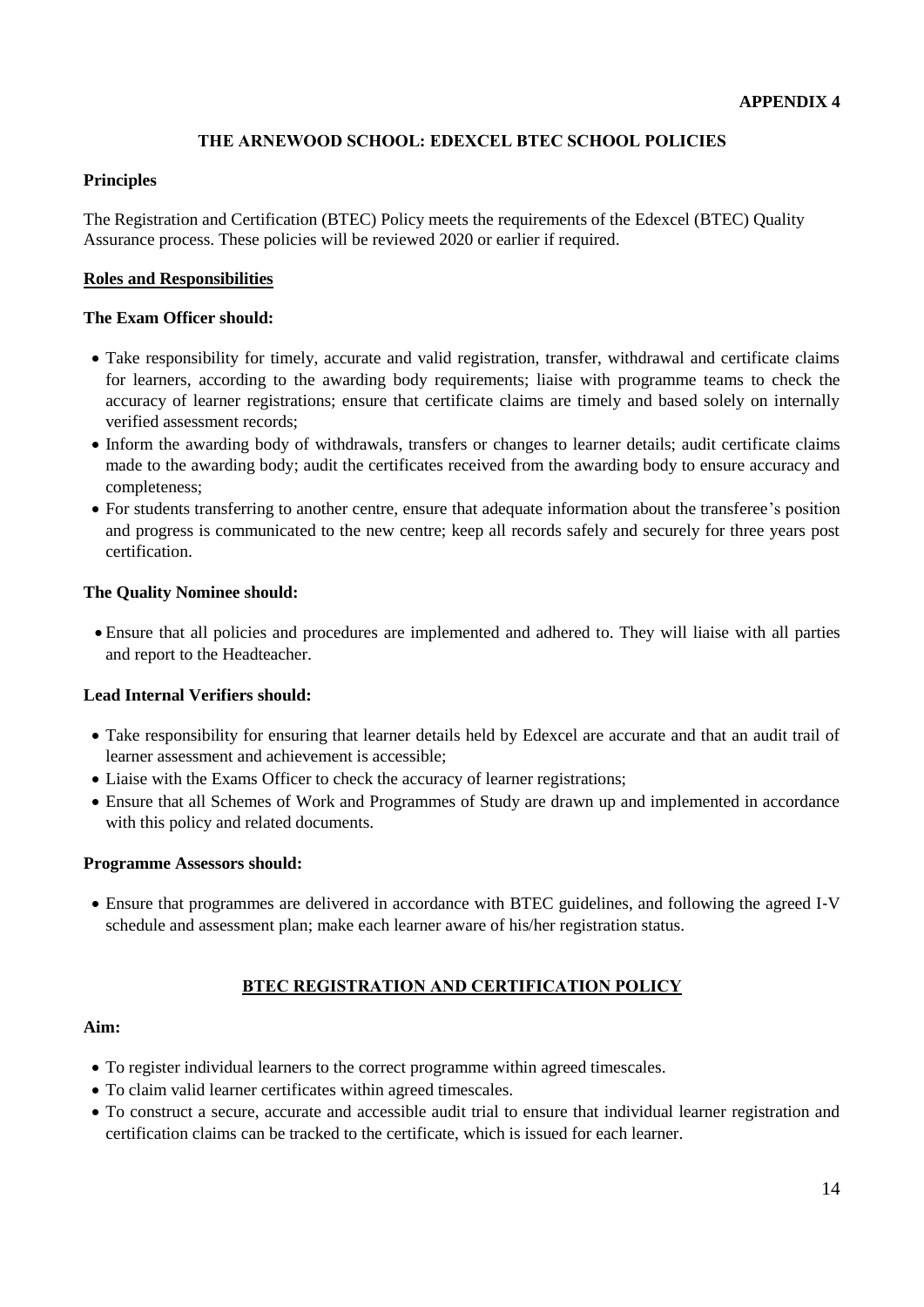## **In order to do this, the centre will:**

- Register each learner within the awarding body requirements
- Provide a mechanism for programme teams to check the accuracy of learner registrations
- Make each learner aware of their registration status
- Inform the awarding body of withdrawals, transfers of changes to learner details
- Ensure that certificate claims are timely and based solely on internally verified assessment records
- Audit certificate claims made to the awarding body
- Audit the certificates received from the awarding body to ensure accuracy and completeness
- Keep all records safely and securely for three years post certification.

## **BTEC ASSESSMENT POLICY**

## **Aim:**

- To ensure that assessment methodology is valid, reliable and does not disadvantage or advantage any group of learners or individuals
- To ensure that the assessment procedure is open, fair and free from bias and to national standards
- To ensure that there is accurate and detailed recording of assessment decisions.
- To Ensure assessment is completed in line with edexcel assessment requirements

## **In order to do this the centre will:**

- Ensure that learners are provided with assignments that are fit for purpose, to enable them to produce appropriate evidence for assessment
- Produce a clear and accurate assessment plan at the start of the programme/academic year
- Provide clear, published dates for handout of assignments and deadlines for formative and summative assessment
- Assess learner's evidence using only the published assessment and grading criteria
- Ensure that assessment decisions are impartial, valid and reliable
- Develop assessment procedures that will minimise the opportunity for malpractice
- Maintain accurate and detailed records of assessment decisions
- Maintain a robust and rigorous internal verification procedure
- Provide samples for standards verification as required by the awarding organisation
- Monitor standards verification reports and undertake any remedial action required
- Share good assessment practice between all BTEC programme teams
- Ensure that BTEC assessment methodology and the role of the assessor are understood by all BTEC staff
- Provide resources to ensure that assessment can be performed accurately and appropriately.
- NOF external assessments are planned within assessment plans and are booked by the exam officer. Exam invigilators are used when tests are complete.

## **BTEC INTERNAL VERIFICATION POLICY**

## **Aim:**

- To ensure there is an accredited Lead Internal Verifier in each principal subject area
- To ensure that Internal Verification is valid, reliable and covers all Assessors and programme activity
- To ensure that the Internal Verification procedure is open, fair and free from bias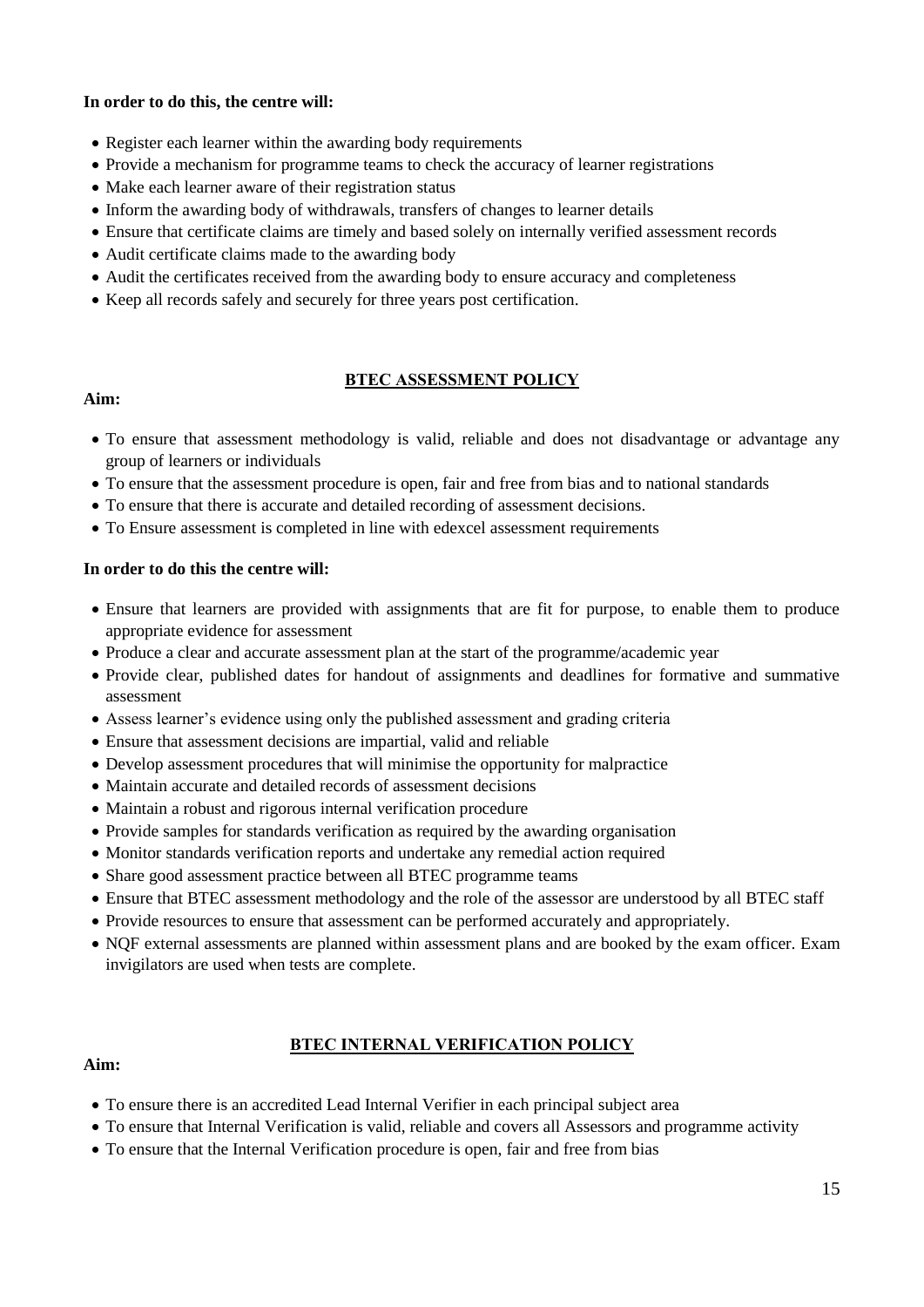To ensure that there is accurate and detailed recording of Internal Verification decisions.

## **In order to do this, the centre will ensure that:**

- Where required by the qualification, a Lead Internal Verifier is appropriately appointed for each subject area, is registered with Pearson and has undergone the necessary standardisation processes
- Each Lead Internal Verifier oversees effective Internal Verification systems in their subject area
- Staff are briefed and trained in the requirements for current Internal Verification procedures
- Effective Internal Verification roles are defined, maintained and supported
- Internal Verification is promoted as a developmental process between staff
- Standardised Internal Verification documentation is provided and used
- All centre assessment instruments are verified as fit for purpose
- An annual Internal Verification schedule, linked to assessment plans, is in place
- An appropriately structured sample of assessment from all programmes, units, sites and assessors is Internally Verified, to ensure centre programmes confirm to national standards
- Secure records of all Internal Verification activity are maintained
- The outcome of Internal Verification is used to enhance future assessment practice.

## **BTEC ASSESSMENT MALPRACTICE POLICY**

## **Purpose/Scope**

- That centres have policies and procedures in place to deal with malpractice
- To ensure that issues are dealt with in an open, fair and effective manner
- That centres provide appropriate deterrents and sanctions to minimise the risk of malpractice.

## **Definitions/Terminology**

- Learner malpractice: any action by the learner, which has the potential to undermine the integrity and validity of the assessment of the learner's work. (Plagiarism, collusion, cheating, etc.)
- Assessor malpractice: any deliberate action by an Assessor which has the potential to undermine the integrity of BTEC qualifications
- Plagiarism: taking and using another's thoughts, writings, inventions, etc. as one's own
- Minor acts of learner malpractice: handled by the Assessor by, for example, refusal to accept work for marking and learner being made aware of malpractice policy. Learner resubmits work in question
- Major acts of learner malpractice: extensive copying/plagiarism, 2nd or subsequent offence,
- inappropriate for the Assessor to deal with.
- Responsibilities
- Centre: should seek proactive ways to promote a positive culture that encourages learners to take individual responsibility for their learning and respect the work of others
- Assessor: responsible for designing assessment opportunities which limit the opportunity for malpractice and for checking the validity of the learner's work
- Internal Verifier/Lead Internal Verifier: responsible for malpractice checks when internally verifying work
- Quality Nominee: required to inform Pearson of any acts of malpractice
- Heads of Centre or their nominees: responsible for any investigation into allegations of malpractice.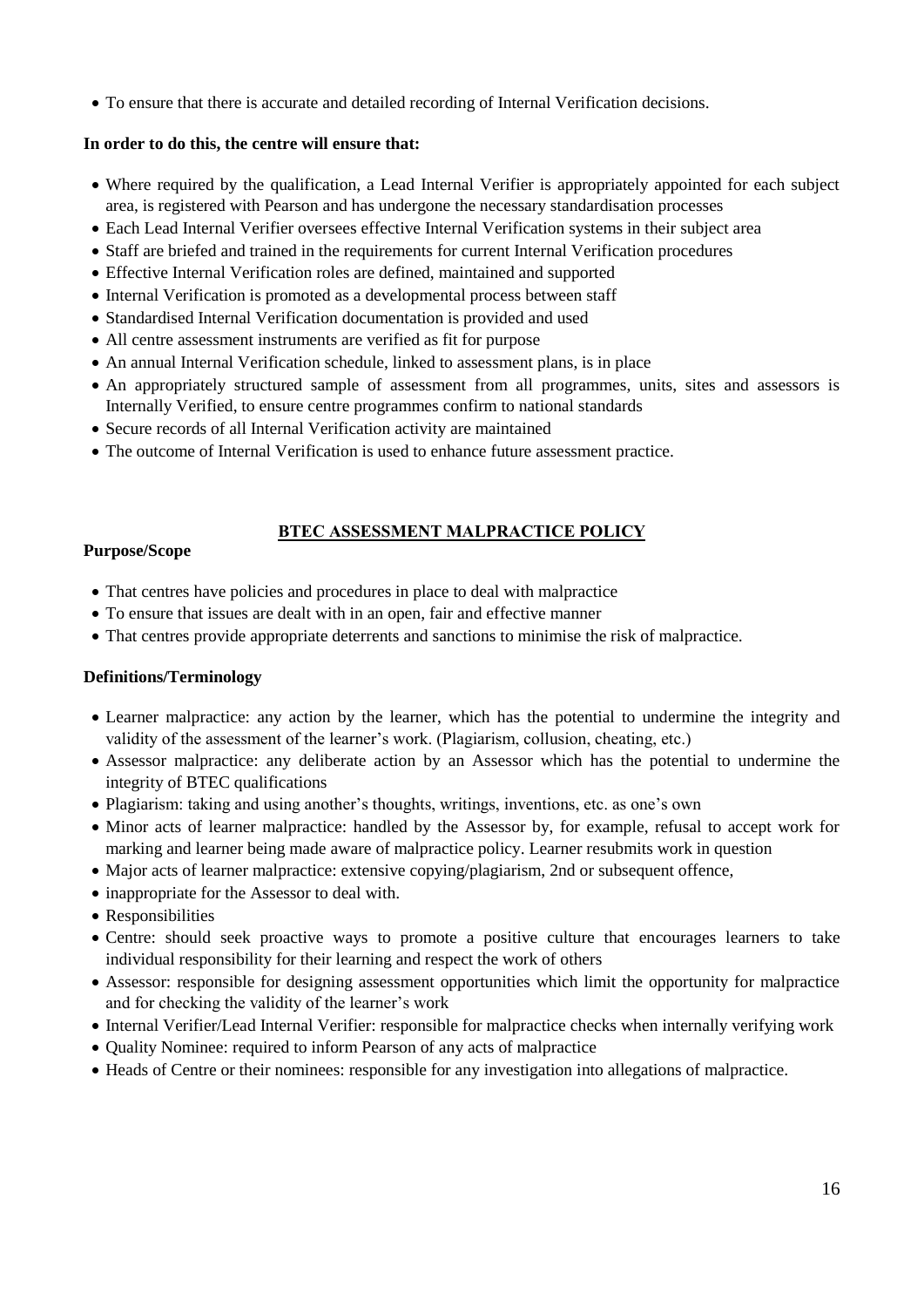## **Procedures:**

## **Addressing learner malpractice:**

- Promote positive and honest study practices
- Learners should declare that work is their own: check the validity of their work
- Use learner induction and handbook to inform about malpractice and outcomes
- Ensure learners use appropriate citations and referencing for research sources
- Assessment procedures should help reduce and identify malpractice

## **Addressing staff malpractice:**

- Staff BTEC induction and updating should include BTEC requirements
- Use robust Internal Verification and audited record keeping
- Audit learner records, assessment tracking records and certification claims

## **Dealing with malpractice:**

- Inform the individual of the issues and of the possible consequences
- Inform the individual of the process and appeals rights
- Give the individual the opportunity to respond
- Investigate in a fair and equitable manner
- Inform Pearson of any malpractice or attempted acts of malpractice, which have
- compromised assessment. Pearson will advise on further action required
- Penalties should be appropriate to the nature of the malpractice under review
- Gross misconduct should refer to learner and staff disciplinary procedures.

## **BTEC APPEALS POLICY**

## **Principles**

The Registration and Certification (BTEC) Policy meets the requirements of the Edexcel (BTEC) Quality Assurance process. These policies will be reviewed 2020 or earlier if required.

## **Roles and Responsibilities**

## **The Exam Officer should:**

- Take responsibility for timely, accurate and valid registration, transfer, withdrawal and certificate claims for learners, according to the awarding body requirements; liaise with programme teams to check the accuracy of learner registrations; ensure that certificate claims are timely and based solely on internally verified assessment records;
- Inform the awarding body of withdrawals, transfers or changes to learner details; audit certificate claims made to the awarding body; audit the certificates received from the awarding body to ensure accuracy and completeness;
- For students transferring to another centre, ensure that adequate information about the transferee's position and progress is communicated to the new centre; keep all records safely and securely for three years post certification.